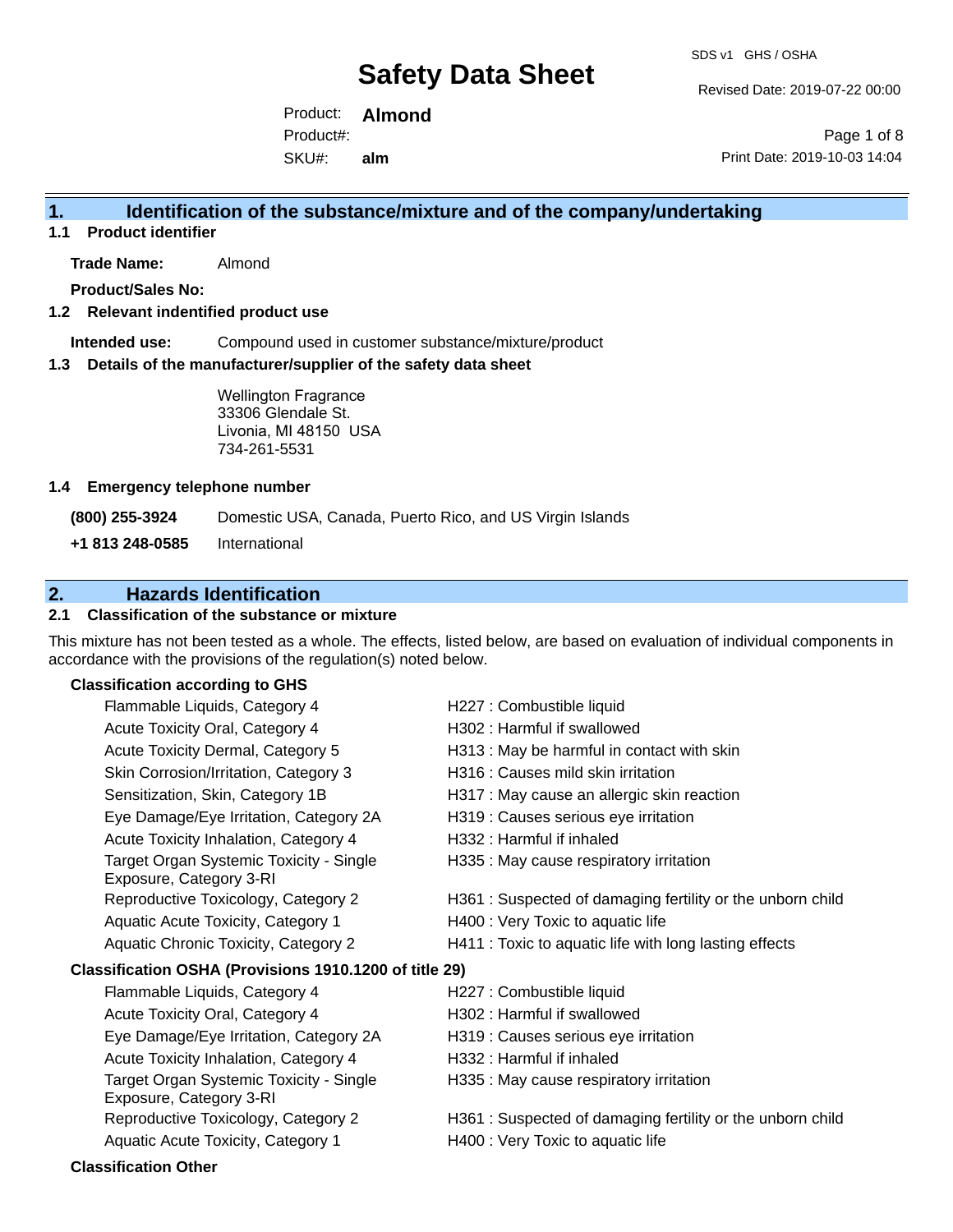SDS v1 GHS / OSHA

Revised Date: 2019-07-22 00:00

Product: **Almond**  SKU#: Product#: **alm**

Page 2 of 8 Print Date: 2019-10-03 14:04

Carcinogenicity This mixture contains ingredients identified as carcinogens, at 0.1% or greater, by the following:None [X] ACGIH [ ] IARC [ ] NTP [ ] OSHA [ ]

**2.2 Label elements**

## **Labelling (REGULATION (EC) No 1272/2008)**

### **Hazard pictograms**



### **Signal Word: Warning**

### **Hazard statments**

| H <sub>22</sub> 7 | Combustible liquid                                  |
|-------------------|-----------------------------------------------------|
| H302              | Harmful if swallowed                                |
| H313              | May be harmful in contact with skin                 |
| H316              | Causes mild skin irritation                         |
| H317              | May cause an allergic skin reaction                 |
| H319              | Causes serious eye irritation                       |
| H332              | Harmful if inhaled                                  |
| H335              | May cause respiratory irritation                    |
| H361              | Suspected of damaging fertility or the unborn child |
| H400              | Very Toxic to aquatic life                          |
| H411              | Toxic to aquatic life with long lasting effects     |
|                   |                                                     |

### **Precautionary Statements**

### **Prevention:**

| P <sub>201</sub>     | Obtain special instructions before use                                                                                                                         |
|----------------------|----------------------------------------------------------------------------------------------------------------------------------------------------------------|
| P <sub>202</sub>     | Do not handle until all safety precautions have been read and understood                                                                                       |
| P <sub>233</sub>     | Keep container tightly closed                                                                                                                                  |
| P <sub>235</sub>     | Keep cool                                                                                                                                                      |
| P <sub>264</sub>     | Wash hands thoroughly after handling                                                                                                                           |
| P <sub>270</sub>     | Do not eat, drink or smoke when using this product                                                                                                             |
| P <sub>271</sub>     | Use only outdoors or in a well-ventilated area                                                                                                                 |
| P272                 | Contaminated work clothing should not be allowed out of the workplace                                                                                          |
| P273                 | Avoid release to the environment                                                                                                                               |
| P <sub>281</sub>     | Use personal protective equipment as required                                                                                                                  |
| Response:            |                                                                                                                                                                |
| $P301 + P312 + P330$ | IF SWALLOWED: Call a POISON CENTER or doctor/physician if you feel unwell Rinse<br>mouth                                                                       |
| $P302 + P352$        | IF ON SKIN: Wash with soap and water                                                                                                                           |
| $P304 + P312 + P340$ | IF INHALED: Call a POISON CENTER or doctor/physician if you feel unwell Remove victim<br>to fresh air and keep at rest in a position comfortable for breathing |
| $P305 + P351 + P338$ | IF IN EYES: Rinse cautiously with water for several minutes Remove contact lenses if<br>present and easy to do. continue rinsing                               |
| $P308 + P313$        | IF exposed or concerned: Get medical advice/attention                                                                                                          |
| P312                 | Call a POISON CENTER or doctor/physician if you feel unwell                                                                                                    |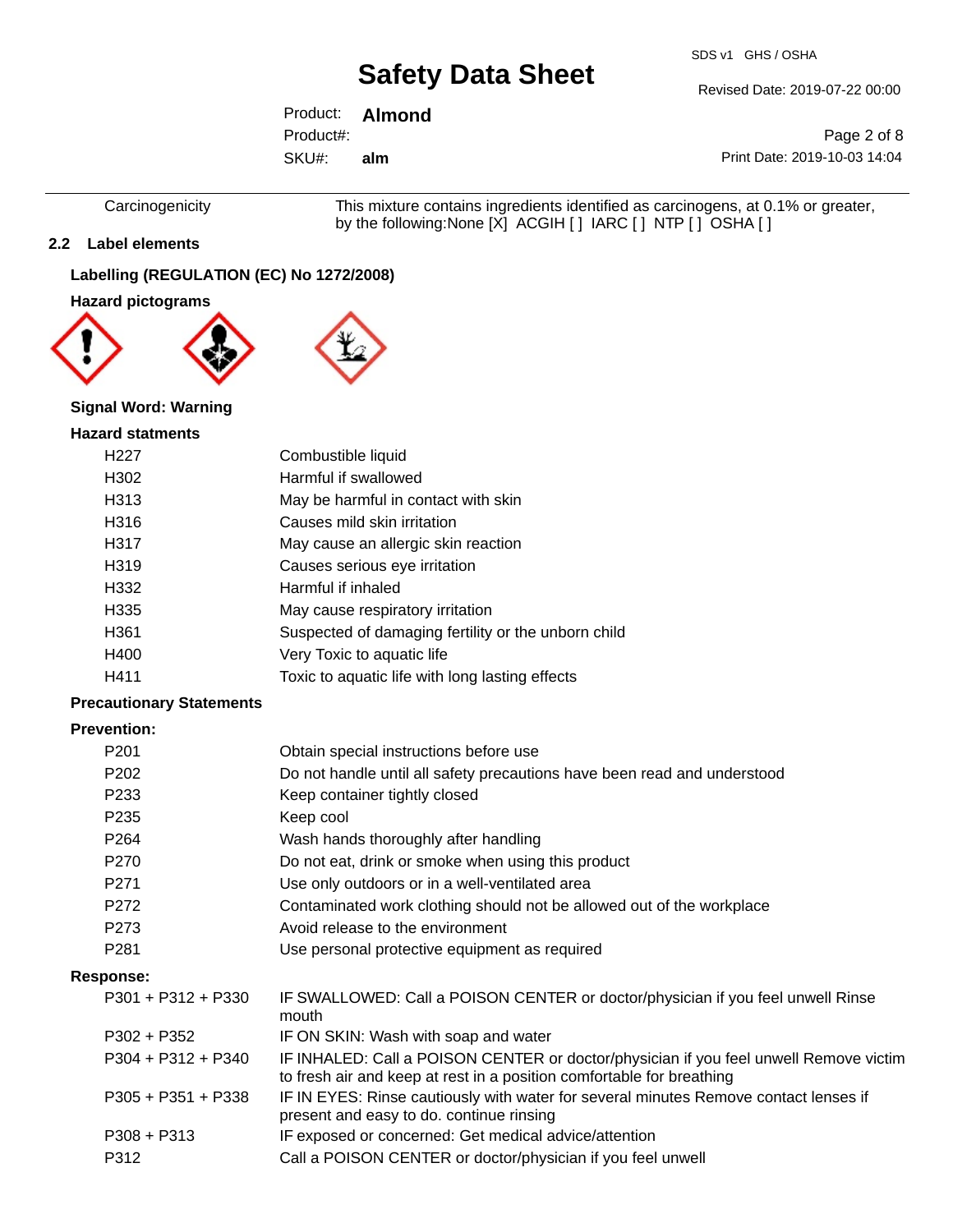#### SDS v1 GHS / OSHA

# **Safety Data Sheet**

Revised Date: 2019-07-22 00:00

|           | Product: <b>Almond</b> |                              |
|-----------|------------------------|------------------------------|
| Product#: |                        | Page 3 of 8                  |
| SKU#:     | alm                    | Print Date: 2019-10-03 14:04 |

| P391          | <b>Collect Spillage</b>                                                                     |
|---------------|---------------------------------------------------------------------------------------------|
|               | a direct water jet on burning material                                                      |
| P370 + P378   | In case of fire: Use Carbon dioxide (CO2), Dry chemical, or Foam for extinction. Do not use |
| P363          | Wash contaminated clothing before reuse                                                     |
| P340          | Remove victim to fresh air and keep at rest in a position comfortable for breathing         |
| $P337 + P313$ | If eye irritation persists: Get medical advice/attention                                    |
| $P333 + P313$ | If skin irritation or a rash occurs: Get medical advice/attention                           |

**2.3 Other Hazards**

**no data available**

# **3. Composition/Information on Ingredients**

### **3.1 Mixtures**

This product is a complex mixture of ingredients, which contains among others the following substance(s), presenting a health or environmental hazard within the meaning of the UN Globally Harmonized System of Classification and Labeling of Chemicals (GHS):

| CAS#<br>Ingredient     | EC#                                                  | Conc.<br>Range | <b>GHS Classification</b>           |  |  |
|------------------------|------------------------------------------------------|----------------|-------------------------------------|--|--|
| 100-52-7               | 202-860-4                                            | $30 - 40%$     | H227; H302; H316; H319; H332; H335; |  |  |
| Benzaldehyde           |                                                      |                | H401                                |  |  |
| 120-51-4               | 204-402-9                                            | $10 - 20%$     | H302; H313; H400; H411              |  |  |
| <b>Benzyl Benzoate</b> |                                                      |                |                                     |  |  |
| 8050-15-5              | 232-476-2                                            | $10 - 20%$     | H402; H412                          |  |  |
|                        | Methyl ester of rosin (partially hydrogenated)       |                |                                     |  |  |
| 101-86-0               | 202-983-3                                            | $5 - 10%$      | H303; H316; H317; H400; H411        |  |  |
|                        | Hexyl cinnamaldehyde                                 |                |                                     |  |  |
| 80-54-6                | 201-289-8                                            | $5 - 10 \%$    | H227; H302; H315; H317; H361; H401; |  |  |
|                        | <b>Butylphenyl Methylpropional</b>                   |                | H412                                |  |  |
| 60-12-8                | 200-456-2                                            | $2 - 5%$       | H302; H313; H316; H319              |  |  |
| phenethyl alcohol      |                                                      |                |                                     |  |  |
| 89-43-0                | 201-908-1                                            | $2 - 5%$       | H316                                |  |  |
|                        | Hydroxycitronellal-methyl anthranilate (Schiff base) |                |                                     |  |  |
| 104-87-0               | 203-246-9                                            | $2 - 5%$       | H227; H302; H316; H319              |  |  |
| p-Tolualdehyde         |                                                      |                |                                     |  |  |
| 107-75-5 203-518-7     |                                                      | $2 - 5%$       | H317; H319; H402                    |  |  |
| Hydroxycitronellal     |                                                      |                |                                     |  |  |
| 106-24-1               | 203-377-1                                            | $1 - 2%$       | H303; H315; H317; H318; H402        |  |  |
| Geraniol               |                                                      |                |                                     |  |  |
| 134-20-3               | 205-132-4                                            | $1 - 2%$       | H303; H316; H319; H402              |  |  |
| Methyl anthranilate    |                                                      |                |                                     |  |  |
| 105-95-3               | 203-347-8                                            | $1 - 2%$       | H401                                |  |  |
| Ethylene brassylate    |                                                      |                |                                     |  |  |
| $123 - 11 - 5$         | 204-602-6                                            | $1 - 2%$       | H303; H402; H412                    |  |  |
| Anisaldehyde           |                                                      |                |                                     |  |  |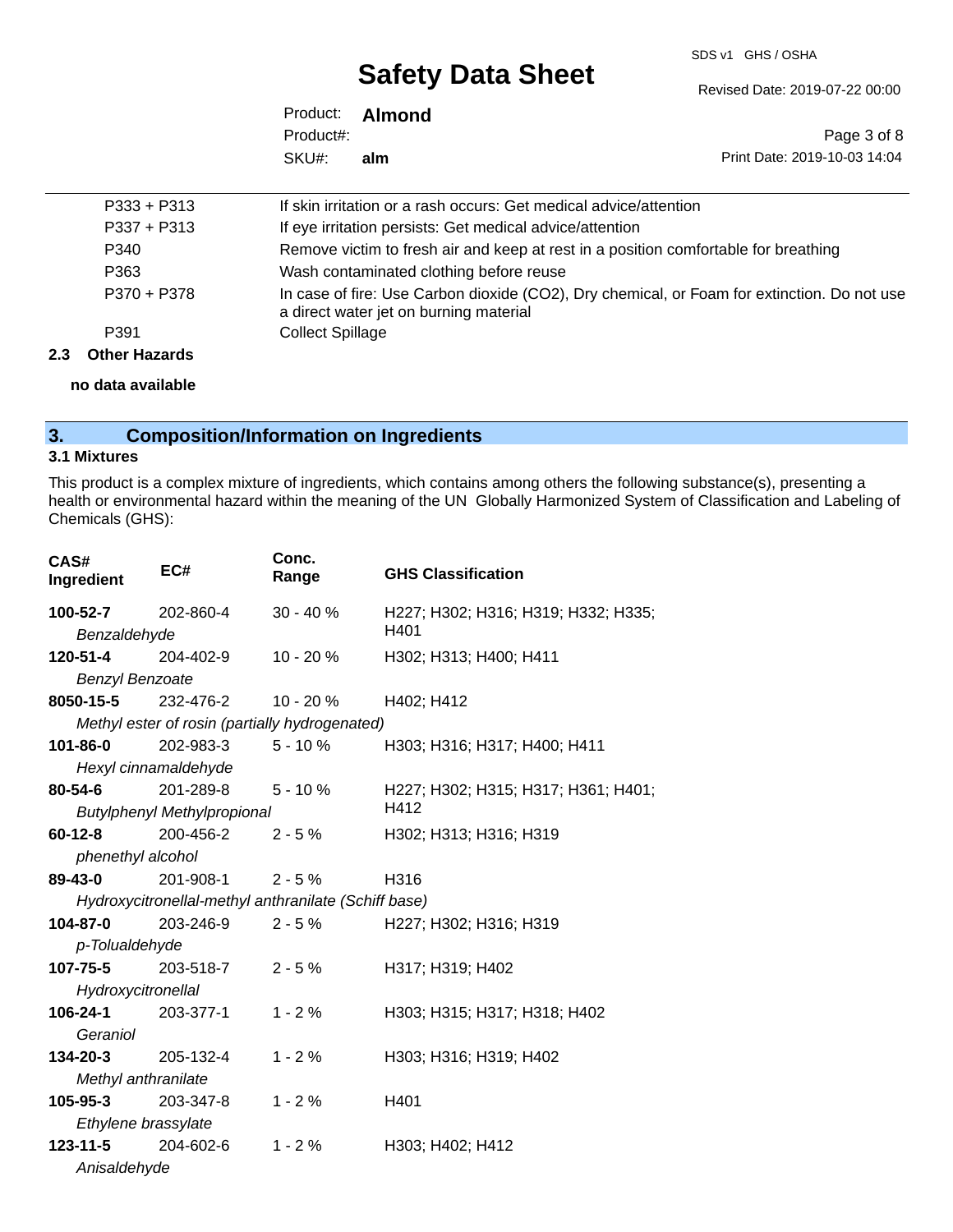Revised Date: 2019-07-22 00:00

|           | Product: <b>Almond</b> |                |
|-----------|------------------------|----------------|
| Product#: |                        |                |
| SKU#:     | alm                    | <b>Print D</b> |

Page 4 of 8 0ate: 2019-10-03 14:04

| CAS#<br>Ingredient                                                                          | EC#       | Conc.<br>Range | <b>GHS Classification</b> |
|---------------------------------------------------------------------------------------------|-----------|----------------|---------------------------|
| $121 - 33 - 5$<br>vanillin                                                                  | 204-465-2 | $1 - 2\%$      | H303; H319                |
| $91 - 64 - 5$                                                                               | 202-086-7 | $1 - 2\%$      | H302; H317; H402          |
| Coumarin                                                                                    |           |                |                           |
| $81 - 14 - 1$                                                                               | 201-328-9 | $1 - 2\%$      | H316; H400; H410          |
| Musk ketone                                                                                 |           |                |                           |
| See Section 16 for full text of GHS classification codes                                    |           |                |                           |
| See Section 16 for full text of GHS classification codes which where not shown in section 2 |           |                |                           |

Total Hydrocarbon Content (%  $w/w$ ) = 0.00

| <b>First Aid Measures</b><br>4.                                                      |                                                                                                               |  |
|--------------------------------------------------------------------------------------|---------------------------------------------------------------------------------------------------------------|--|
| <b>Description of first aid measures</b><br>4.1                                      |                                                                                                               |  |
| Inhalation:                                                                          | Remove from exposure site to fresh air and keep at rest.<br>Obtain medical advice.                            |  |
| <b>Eye Exposure:</b>                                                                 | Flush immediately with water for at least 15 minutes.<br>Contact physician if symptoms persist.               |  |
| <b>Skin Exposure:</b>                                                                | Remove contaminated clothes. Wash thoroughly with water (and soap).<br>Contact physician if symptoms persist. |  |
| Ingestion:                                                                           | Rinse mouth with water and obtain medical advice.                                                             |  |
| 4.2 Most important symptoms and effects, both acute and delayed                      |                                                                                                               |  |
| Symptoms:                                                                            | no data available                                                                                             |  |
| <b>Risks:</b>                                                                        | Refer to Section 2.2 "Hazard Statements"                                                                      |  |
| 4.3 Indication of any immediate medical attention and special treatment needed       |                                                                                                               |  |
| <b>Treatment:</b>                                                                    | Refer to Section 2.2 "Response"                                                                               |  |
| 5 <sub>1</sub><br><b>Fire-Fighting measures</b><br><b>Extinguishing media</b><br>5.1 |                                                                                                               |  |
| Suitable:                                                                            | Carbon dioxide (CO2), Dry chemical, Foam                                                                      |  |
| <b>Unsuitable</b>                                                                    | Do not use a direct water jet on burning material                                                             |  |
| 5.2 Special hazards arising from the substance or mixture                            |                                                                                                               |  |
| <b>During fire fighting:</b><br>5.3 Advice for firefighters                          | Water may be ineffective                                                                                      |  |
| <b>Further information:</b>                                                          | Standard procedure for chemical fires                                                                         |  |

# **6. Calcidental Release Measures**<br>**6.1 Personal precautions, protective equipment**

**6.1 Personal precautions, protective equipment and emergency procedures**

Avoid inhalation and contact with skin and eyes. A self-contained breathing apparatus is recommended in case of a major spill.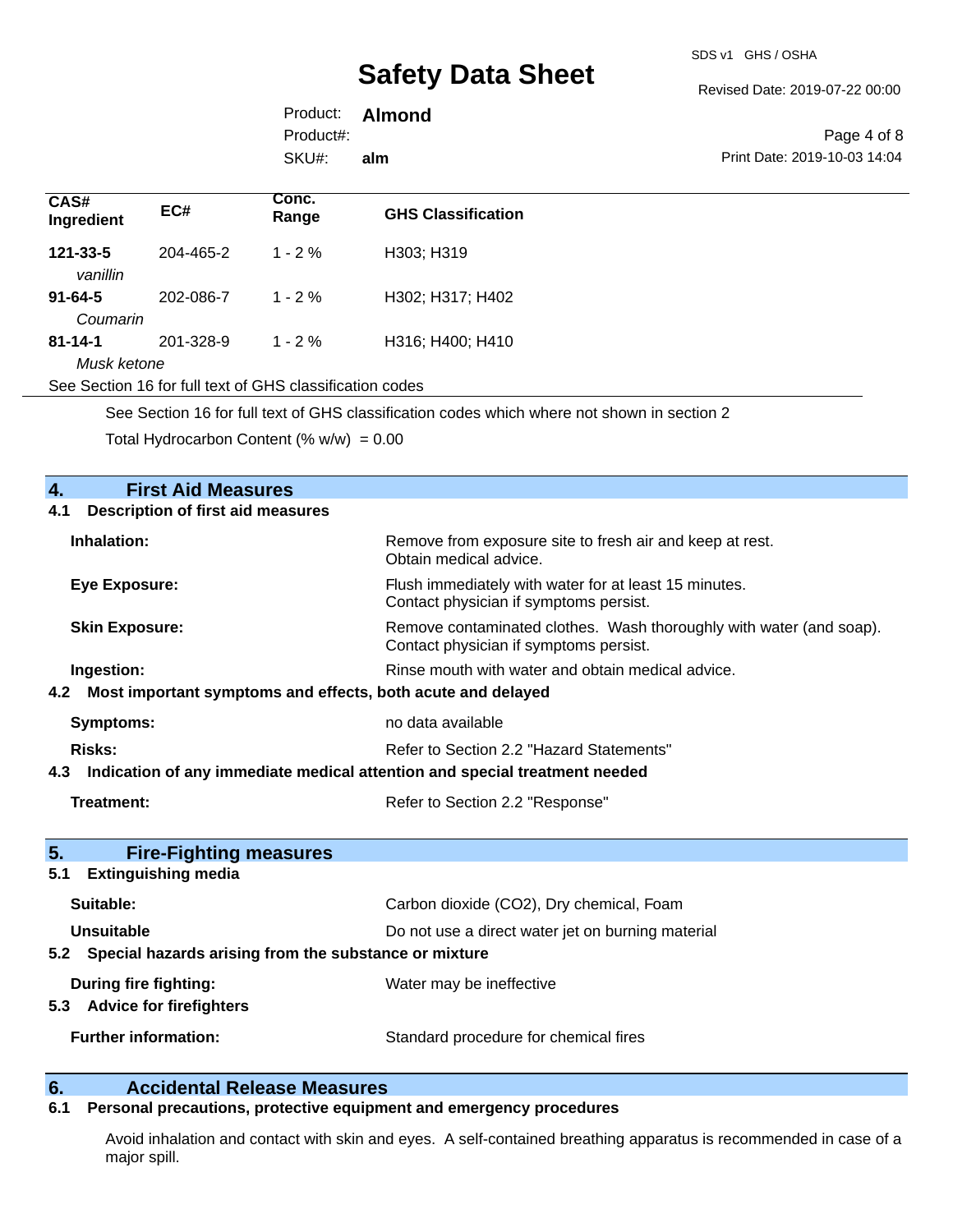Revised Date: 2019-07-22 00:00

Product: **Almond**  SKU#: Product#: **alm**

Page 5 of 8 Print Date: 2019-10-03 14:04

#### **6.2 Environmental precautions**

Keep away from drains, soil, and surface and groundwater.

### **6.3 Methods and materials for containment and cleaning up**

Clean up spillage promptly. Remove ignition sources. Provide adequate ventilation. Avoid excessive inhalation of vapors. Gross spillages should be contained by use of sand or inert powder and disposed of according to the local regulations.

#### **6.4 Reference to other sections**

Not Applicable

# **7. Handling and Storage**<br>**7.1** Precautions for safe handling

### **Precautions for safe handling**

Apply according to good manufacturing and industrial hygiene practices with proper ventilation. Do not drink, eat or smoke while handling. Respect good personal hygiene.

### **7.2 Conditions for safe storage, including any incompatibilities**

Store in a cool, dry and ventilated area away from heat sources and protected from light in tightly closed original container. Avoid uncoated metal container. Keep air contact to a minimum.

### **7.3 Specific end uses**

No information available

## **8. Exposure Controls/Personal Protection**

**8.1 Control parameters**

**Exposure Limits:** Contains no substances with occupational exposure limit values.

**Engineering Controls:** Use local exhaust as needed.

### **8.2 Exposure controls - Personal protective equipment**

**Eye protection:** Tightly sealed goggles, face shield, or safety glasses with brow guards and side shields, etc. as may be appropriate for the exposure **Respiratory protection:** Avoid excessive inhalation of concentrated vapors. Apply local ventilation where appropriate.

**Skin protection:** Avoid Skin contact. Use chemically resistant gloves as needed.

### **9. Physical and Chemical Properties**

### **9.1 Information on basic physical and chemical properties**

| Appearance:                | Liquid                           |
|----------------------------|----------------------------------|
| Odor:                      | Conforms to Standard             |
| Color:                     | Yellow to Greenish Yellow (G4-6) |
| <b>Viscosity:</b>          | Liquid                           |
| <b>Freezing Point:</b>     | Not determined                   |
| <b>Boiling Point:</b>      | Not determined                   |
| <b>Melting Point:</b>      | Not determined                   |
| <b>Flashpoint (CCCFP):</b> | 163 F (72.78 C)                  |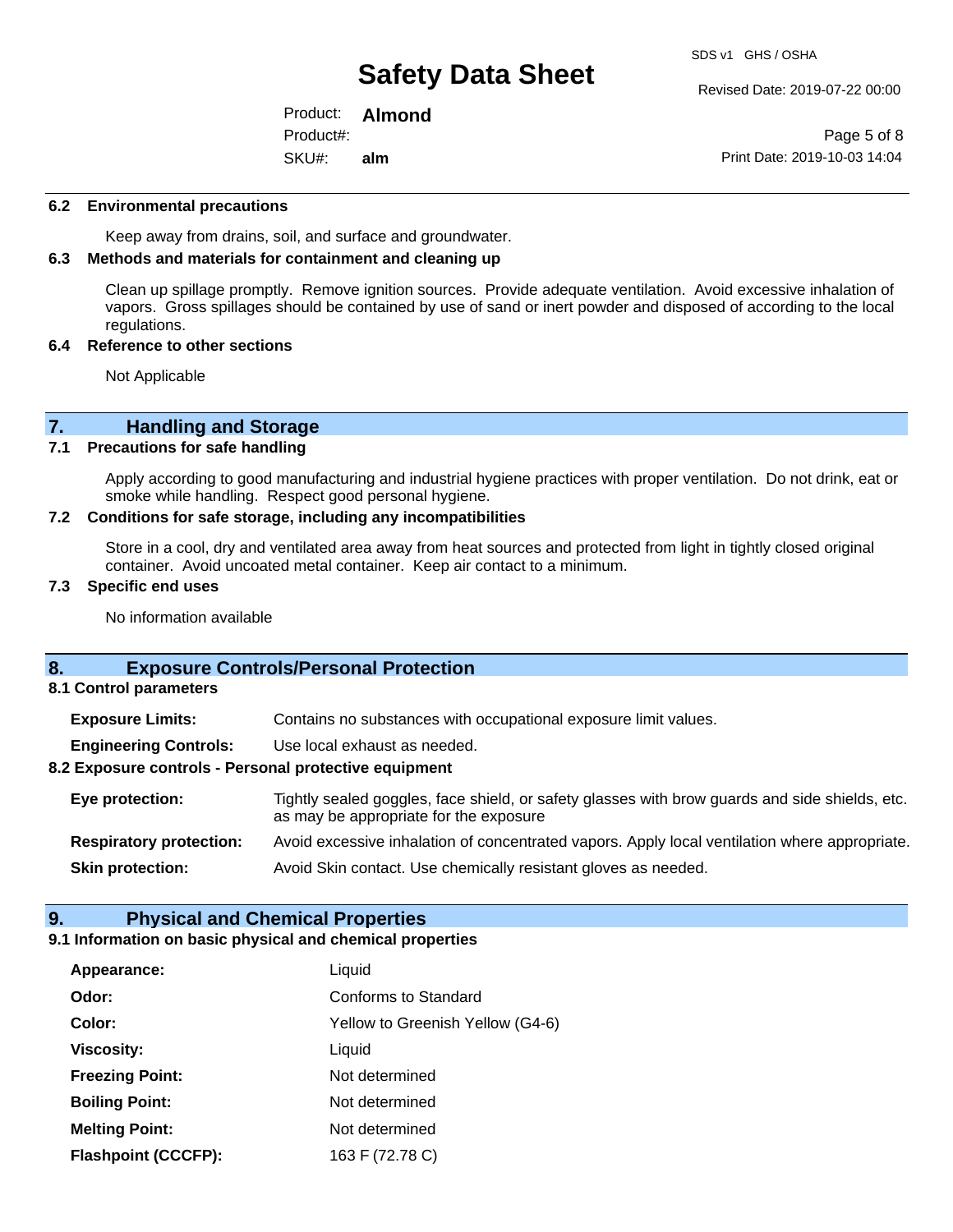Revised Date: 2019-07-22 00:00

Product: **Almond**  SKU#: Product#: **alm**

Page 6 of 8 Print Date: 2019-10-03 14:04

| <b>Auto flammability:</b>    | Not determined |
|------------------------------|----------------|
| <b>Explosive Properties:</b> | None Expected  |
| <b>Oxidizing properties:</b> | None Expected  |
| Vapor Pressure (mmHg@20 C):  | 0.4556         |
| %VOC:                        | 0.46           |
| Specific Gravity @ 25 C:     | 1.0460         |
| Density @ 25 C:              | 1.0430         |
| Refractive Index @ 20 C:     | 1.5430         |
| Soluble in:                  | Oil            |

# **10. Stability and Reactivity**

| <b>10.1 Reactivity</b>                  | None                                               |
|-----------------------------------------|----------------------------------------------------|
| <b>10.2 Chemical stability</b>          | Stable                                             |
| 10.3 Possibility of hazardous reactions | None known                                         |
| 10.4 Conditions to avoid                | None known                                         |
| 10.5 Incompatible materials             | Strong oxidizing agents, strong acids, and alkalis |
| 10.6 Hazardous decomposition products   | None known                                         |

# **11. Toxicological Information**

# **11.1 Toxicological Effects**

Acute Toxicity Estimates (ATEs) based on the individual Ingredient Toxicity Data utilizing the "Additivity Formula"

| Acute toxicity - Oral - (Rat) mg/kg                | (LD50: 1837.4558) Harmful if swallowed                   |
|----------------------------------------------------|----------------------------------------------------------|
| Acute toxicity - Dermal - (Rabbit) mg/kg           | (LD50: 2555.5882) May be harmful in contact with skin    |
| Acute toxicity - Inhalation - (Rat) mg/L/4hr       | (LD50: 18.7970) Harmful if inhaled                       |
| <b>Skin corrosion / irritation</b>                 | Harmful if inhaled                                       |
| Serious eye damage / irritation                    | Causes serious eye irritation                            |
| <b>Respiratory sensitization</b>                   | Not classified - the classification criteria are not met |
| <b>Skin sensitization</b>                          | May cause an allergic skin reaction                      |
| <b>Germ cell mutagenicity</b>                      | Not classified - the classification criteria are not met |
| Carcinogenicity                                    | Not classified - the classification criteria are not met |
| <b>Reproductive toxicity</b>                       | Suspected of damaging fertility or the unborn child      |
| Specific target organ toxicity - single exposure   | May cause respiratory irritation                         |
| Specific target organ toxicity - repeated exposure | Not classified - the classification criteria are not met |
| <b>Aspiration hazard</b>                           | Not classified - the classification criteria are not met |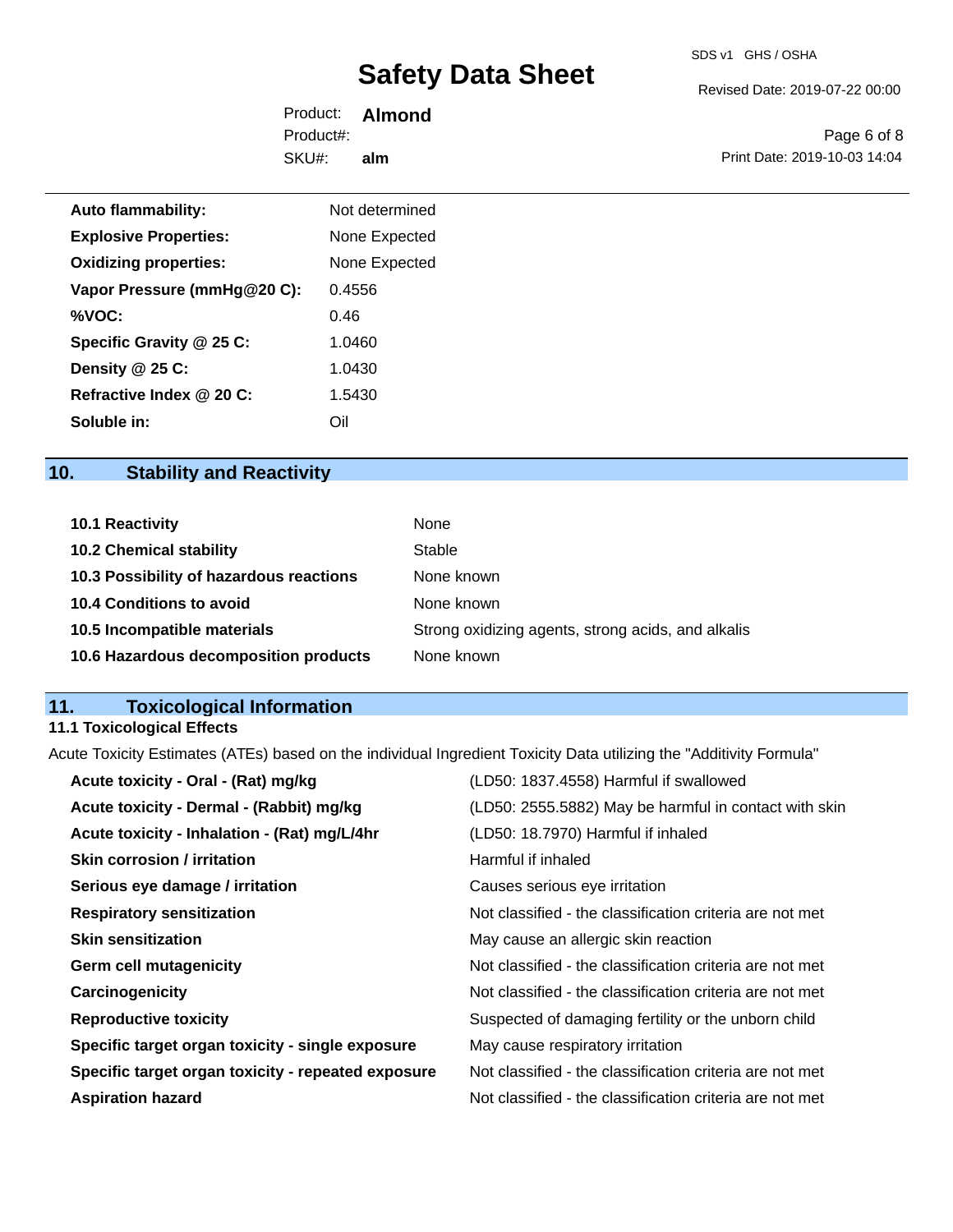SDS v1 GHS / OSHA

Revised Date: 2019-07-22 00:00

Product: **Almond**  SKU#: Product#: **alm**

Page 7 of 8 Print Date: 2019-10-03 14:04

| 12.                            | <b>Ecological Information</b>      |                                                 |  |  |  |
|--------------------------------|------------------------------------|-------------------------------------------------|--|--|--|
| <b>12.1 Toxicity</b>           |                                    |                                                 |  |  |  |
| <b>Acute acquatic toxicity</b> |                                    | Very Toxic to aquatic life                      |  |  |  |
|                                | <b>Chronic acquatic toxicity</b>   | Toxic to aquatic life with long lasting effects |  |  |  |
| <b>Toxicity Data on soil</b>   |                                    | no data available                               |  |  |  |
|                                | <b>Toxicity on other organisms</b> | no data available                               |  |  |  |
|                                | 12.2 Persistence and degradability | no data available                               |  |  |  |
|                                | 12.3 Bioaccumulative potential     | no data available                               |  |  |  |
|                                | 12.4 Mobility in soil              | no data available                               |  |  |  |
|                                | 12.5 Other adverse effects         | no data available                               |  |  |  |
|                                |                                    |                                                 |  |  |  |

## **13. Disposal Conditions**

### **13.1 Waste treatment methods**

Do not allow product to reach sewage systems. Dispose of in accordance with all local and national regulations. Send to a licensed waste management company.The product should not be allowed to enter drains, water courses or the soil. Do not contaminate ponds, waterways or ditches with chemical or used container.

## **14. Transport Information**

| <b>Marine Pollutant</b>                                       | Yes. Ingredient of greatest environmental impact:<br>120-51-4 : (10 - 20 %) : Benzyl Benzoate |                                     |                   |                 |               |
|---------------------------------------------------------------|-----------------------------------------------------------------------------------------------|-------------------------------------|-------------------|-----------------|---------------|
| <b>Regulator</b>                                              |                                                                                               | <b>Class</b>                        | <b>Pack Group</b> | <b>Sub Risk</b> | UN-nr.        |
| U.S. DOT (Non-Bulk)                                           |                                                                                               | Not Regulated - Not Dangerous Goods |                   |                 |               |
| <b>Chemicals NOI</b>                                          |                                                                                               |                                     |                   |                 |               |
| <b>ADR/RID (International Road/Rail)</b>                      |                                                                                               |                                     |                   |                 |               |
| <b>Environmentally Hazardous</b><br>Substance, Liquid, n.o.s. |                                                                                               | 9                                   | Ш                 |                 | <b>UN3082</b> |
| <b>IATA (Air Cargo)</b>                                       |                                                                                               |                                     |                   |                 |               |
| <b>Environmentally Hazardous</b><br>Substance, Liquid, n.o.s. |                                                                                               | 9                                   | Ш                 |                 | <b>UN3082</b> |
| <b>IMDG (Sea)</b>                                             |                                                                                               |                                     |                   |                 |               |
| <b>Environmentally Hazardous</b><br>Substance, Liquid, n.o.s. |                                                                                               | 9                                   | Ш                 |                 | <b>UN3082</b> |

| 15.<br><b>Regulatory Information</b>      |                                                              |
|-------------------------------------------|--------------------------------------------------------------|
| <b>U.S. Federal Regulations</b>           |                                                              |
| <b>TSCA (Toxic Substance Control Act)</b> | All components of the substance/mixture are listed or exempt |
| 40 CFR(EPCRA, SARA, CERCLA and CAA)       | This product contains NO components of concern.              |
| <b>U.S. State Regulations</b>             |                                                              |
|                                           | $\blacksquare$                                               |

**California Proposition 65 Warning No Warning required**